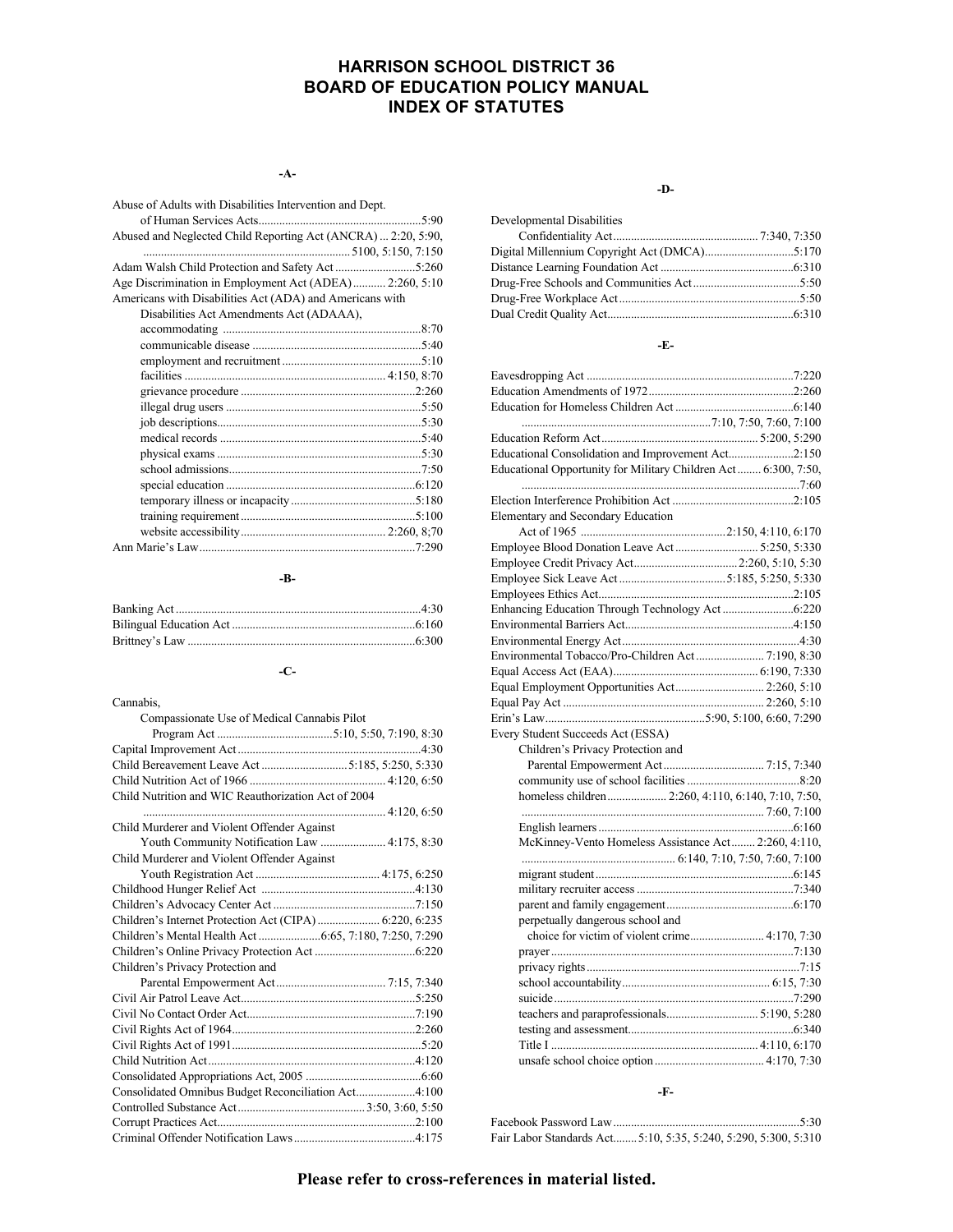| Family Educational Rights and Privacy Act (FERPA). 2:150, 6:340, |  |
|------------------------------------------------------------------|--|
|                                                                  |  |
|                                                                  |  |
|                                                                  |  |
|                                                                  |  |
|                                                                  |  |
|                                                                  |  |
|                                                                  |  |
|                                                                  |  |
| Freedom of Information Act (FOIA) 2:110, 2:200, 2:220,           |  |
|                                                                  |  |

#### **-G-**

| Genetic Information Nondiscrimination Act (GINA) 2:260, 5:10 |  |
|--------------------------------------------------------------|--|
| Gift Ban Act, repealed see State Officials and               |  |
|                                                              |  |
|                                                              |  |
| Governmental Employees Tort Immunity Act2:200                |  |
|                                                              |  |
| Grant Accountability Transparency Act (GATA) 2:100, 5:120    |  |
|                                                              |  |
|                                                              |  |
|                                                              |  |

#### **-H-**

| Health Insurance Portability and |  |
|----------------------------------|--|
|                                  |  |
|                                  |  |
|                                  |  |
|                                  |  |
|                                  |  |
|                                  |  |

#### **-I-**

## **-J-**

Job Opportunities for Qualified Applicants Act...........................5:10

#### **-L-**

| Lawn Care Products Application and                           |  |
|--------------------------------------------------------------|--|
|                                                              |  |
|                                                              |  |
|                                                              |  |
| Local Government Disaster Service                            |  |
|                                                              |  |
| <b>Local Government Professional Services</b>                |  |
|                                                              |  |
| Local Government Travel Expense Control Act 2:125, 2:125-E1, |  |
| 2:125-E2, 2:125-E3, 2:220-E4, 4:55, 5:60, 5:60-E1, 5:60-E2   |  |
| Local Governmental and Governmental                          |  |
|                                                              |  |
|                                                              |  |

#### **-M-**

| McKinney-Vento Homeless Assistance Act  2:260, 4:110,              |  |
|--------------------------------------------------------------------|--|
|                                                                    |  |
|                                                                    |  |
|                                                                    |  |
| Mental Health and Developmental                                    |  |
|                                                                    |  |
|                                                                    |  |
|                                                                    |  |
|                                                                    |  |
|                                                                    |  |
|                                                                    |  |
| Murderer and Violent Offender Against Youth Community Notification |  |
| Law $5:260$                                                        |  |

#### **-N-**

#### **-O-**

| $\ldots$ 2:140, 2:150, 2:200, 2:210, 2:220, 2:220-E7, 2:220-E8, |  |
|-----------------------------------------------------------------|--|
|                                                                 |  |
|                                                                 |  |

#### **-P-**

| Performance Evaluation Reform Act of 2010 (PERA)2:120, |  |
|--------------------------------------------------------|--|
|                                                        |  |
|                                                        |  |

## **Please refer to cross-references in material listed.**